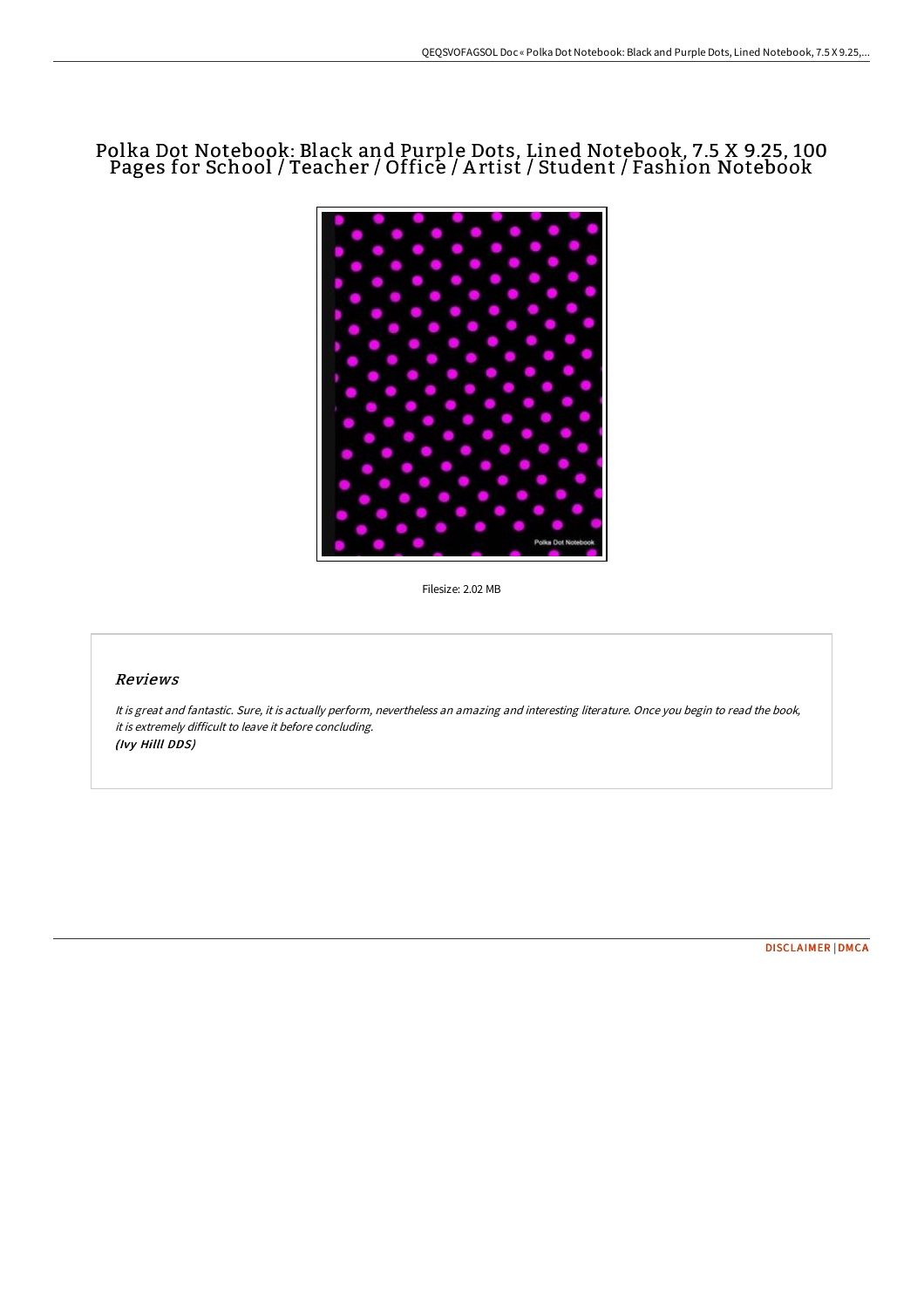## POLKA DOT NOTEBOOK: BLACK AND PURPLE DOTS, LINED NOTEBOOK, 7 .5 X 9.25, 100 PAGES FOR SCHOOL / TEACHER / OFFICE / ARTIST / STUDENT / FASHION NOTEBOOK



Createspace Independent Publishing Platform, United States, 2016. Paperback. Book Condition: New. 235 x 190 mm. Language: English . Brand New Book \*\*\*\*\* Print on Demand \*\*\*\*\*.Polka Dot Notebook: ruled Lined Composition Notebook, 7.5 x 9.25, 100 Pages For for School / Teacher / Artist/ Student / Fashion Composition Exercise Book. Just what the doctor ordered. Cover: Durable Matte Paperback. Binding: Professional grade binding (Paper back retail standard) Product Measures: 7.5 x 9.25 (19.05 x 23.5 cm) Interior: - 100 pages of dense white paper to reduces ink bleed-through, Related Products: Find a diverse array of popular composition notebook designs including marble, chevron, and animal print. Just search Composition Notebook and Blank Book MD. Wholesale: This composition notebook can be purchased wholesale by retailers and academic institutions located in the USA. Youll need to sign up online for a Createspace Direct Resellers here: Designed in the USA -The Blank Book MD.

B Read Polka Dot [Notebook:](http://www.bookdirs.com/polka-dot-notebook-black-and-purple-dots-lined-n.html) Black and Purple Dots, Lined Notebook, 7.5 X 9.25, 100 Pages for School / Teacher / Office / Artist / Student / Fashion Notebook Online

Download PDF Polka Dot [Notebook:](http://www.bookdirs.com/polka-dot-notebook-black-and-purple-dots-lined-n.html) Black and Purple Dots, Lined Notebook, 7.5 X 9.25, 100 Pages for School / Ta 1 Teacher / Office / Artist / Student / Fashion Notebook